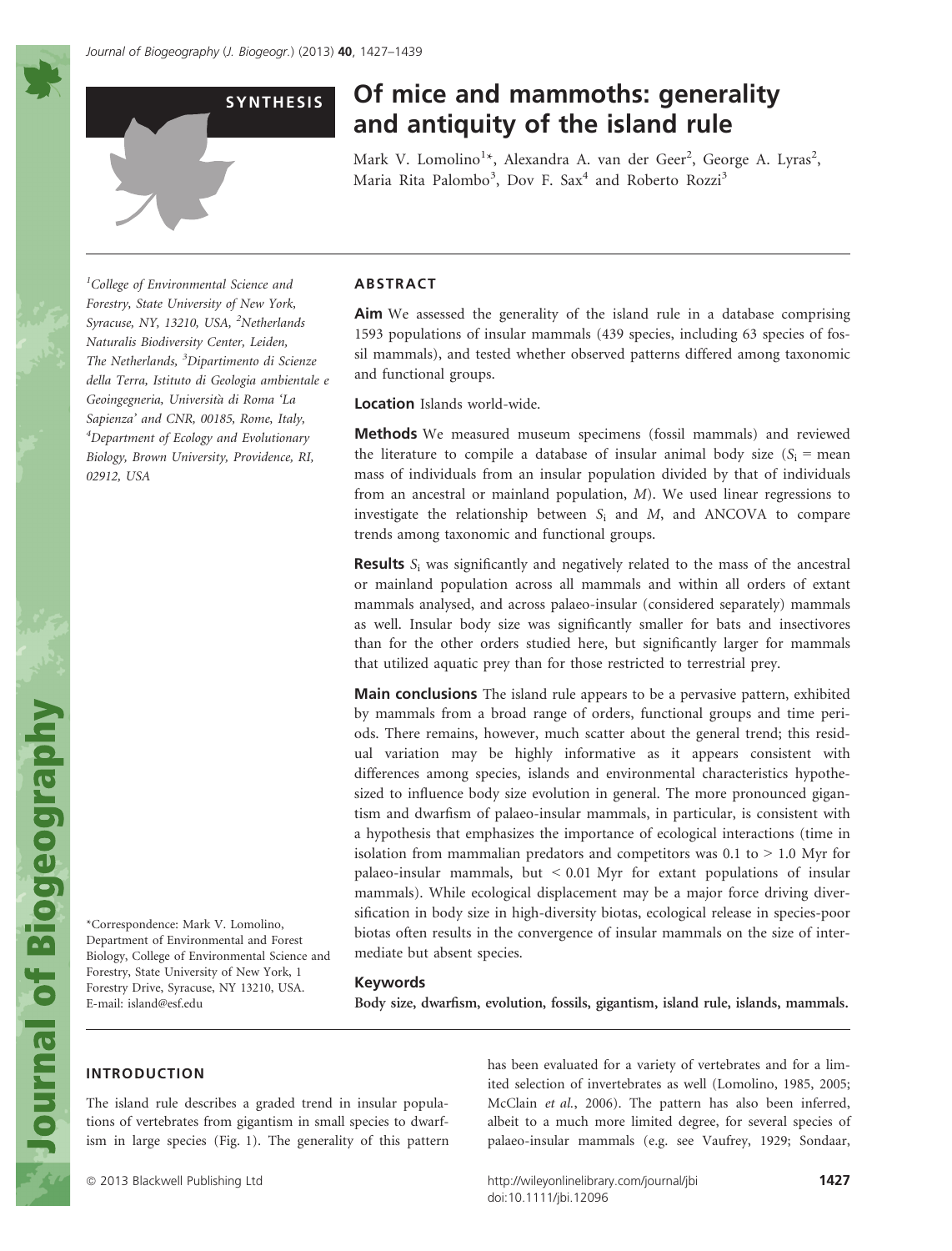

**Body mass on the mainland (***M***)**

1977; Azzaroli, 1982; Malatesta, 1985; Roth, 1992; Raia et al., 2003; Palombo, 2004, 2007, 2009; Millien, 2006; Raia & Meiri, 2006; Bromham & Cardillo, 2007; de Vos et al., 2007; van der Geer et al., 2010). Indeed, two of the most spectacular cases of body size evolution in any mammal are those of the extinct elephant (Palaeoloxodon falconeri) from Spinagallo Cave (Siracusa, Sicily; middle Pleistocene), which dwarfed to < 5% of the size (body mass) of its mainland ancestor (Palaeoloxodon antiquus), and the giant erinaceomorph insectivore (Deinogalerix koenigswaldi) of the Gargano, a palaeoisland of southern Italy (late Miocene), which reached over 100 times the size of its ancestor (see Appendix S1 in the Supporting Information). A rigorous assessment of the island rule for palaeo-insular mammals, equivalent to those conducted for extant mammals, is lacking. This is understandable given the challenges of working with the fossil record, where the body mass of a majority of the insular species or that of their mainland ancestors has until now been unknown or poorly defined (Damuth & MacFadden, 1990). With sufficient information now available, it is possible to address these shortfalls and to assess the applicability of the island rule to a broad diversity of palaeo-insular mammals and to integrate the results obtained here with those available for extant mammals.

Even for extant species of mammals, however, there remains some debate regarding both the generality and, in particular, the causality of the island rule pattern (Roth, 2001; Palkovacs, 2003; Meiri et al., 2004a,b, 2008; Durst & Roth, 2012; Lomolino et al., 2012). At least some of this debate derives from the appreciable scatter about the trend, where the independent variable (body mass of individuals of the mainland or ancestral form,  $M$ ) typically explains  $\leq 30\%$ of the variation in insular body size  $(S_i = \text{mean mass of indi-})$ viduals from an insular population divided by M). This variation about the general trend, however, is both expected and highly informative, as it provides key insights into the factors influencing body size evolution in general. That is, while there may be a theoretical, optimal body size that small and large species may converge on in low-diversity systems (where the trend intersects the horizontal dashed line in

Figure 1 A conceptual model for the development of insular body size trends (the island rule) over time. The island rule describes a graded trend from gigantism in small mammals to dwarfism in large mammals. Because the body size evolution of insular mammals should develop with time in isolation, the slope of the line describing the relationship between the relative body size of insular mammals  $(S_i)$ and the mass of mainland or ancestral forms (M) should decrease (become steeper) with age of insular populations ( $S_i$  = mass of insular population/M).

Fig. 1), the optimal size for any particular insular population (extant or fossil) should vary, albeit in a predictable manner, with characteristics of the island, species, and interactions among resident, insular species (see Lomolino, 1984, 2005; Fooden & Albrecht, 1993; Lomolino et al., 2012).

The results of the regression tree analyses that we conducted in an earlier paper published in this journal (Lomolino et al., 2012) are generally consistent with this ecological hypothesis of body size evolution. Body size divergence was more pronounced for populations that inhabited islands lacking mammalian competitors and predators (i.e. where ecological release should be more prevalent); gigantism was more pronounced in populations of small mammals that inhabited the more isolated islands (consistent with the prediction that immigration capacity is greater for larger mammals) and islands at higher latitudes and with colder and more seasonal climates (consistent with patterns associated with Bergmann's rule); and the insular body size of both small and large mammals tended to be greater for species that feed on aquatic prey (consistent with the ecological subsidies of marine productivity; see relevant discussion in Lomolino et al., 2012). Our results, however, failed to support the contention that body size in large mammals should increase with island area, and did yield two unanticipated results: latitudinal trends of body size in small mammals were amplified on islands, and the body size of populations of small mammals appeared to peak not at the highest but at intermediate ranges of latitude and island isolation.

Our purpose here is to conduct the most comprehensive assessment to date of the island rule pattern sensu stricto (i.e. the predicted, negative relationship between  $S_i$  and  $M$ ) in mammals, by substantially expanding the database we used earlier (Lomolino et al., 2012). Our extensive literature review along with our ongoing taxonomic revisions and direct measurements of museum specimens of palaeo-insular mammals have resulted in a database that now includes information on the insular body sizes of 1593 populations of terrestrial mammals from 18 orders (Artiodactyla, Carnivora, Chiroptera, Dasyuromorphia, Dermoptera, Didelphimorphia, Diprotodontia, 'Insectivora' – Insectivora and Erinaceomorpha,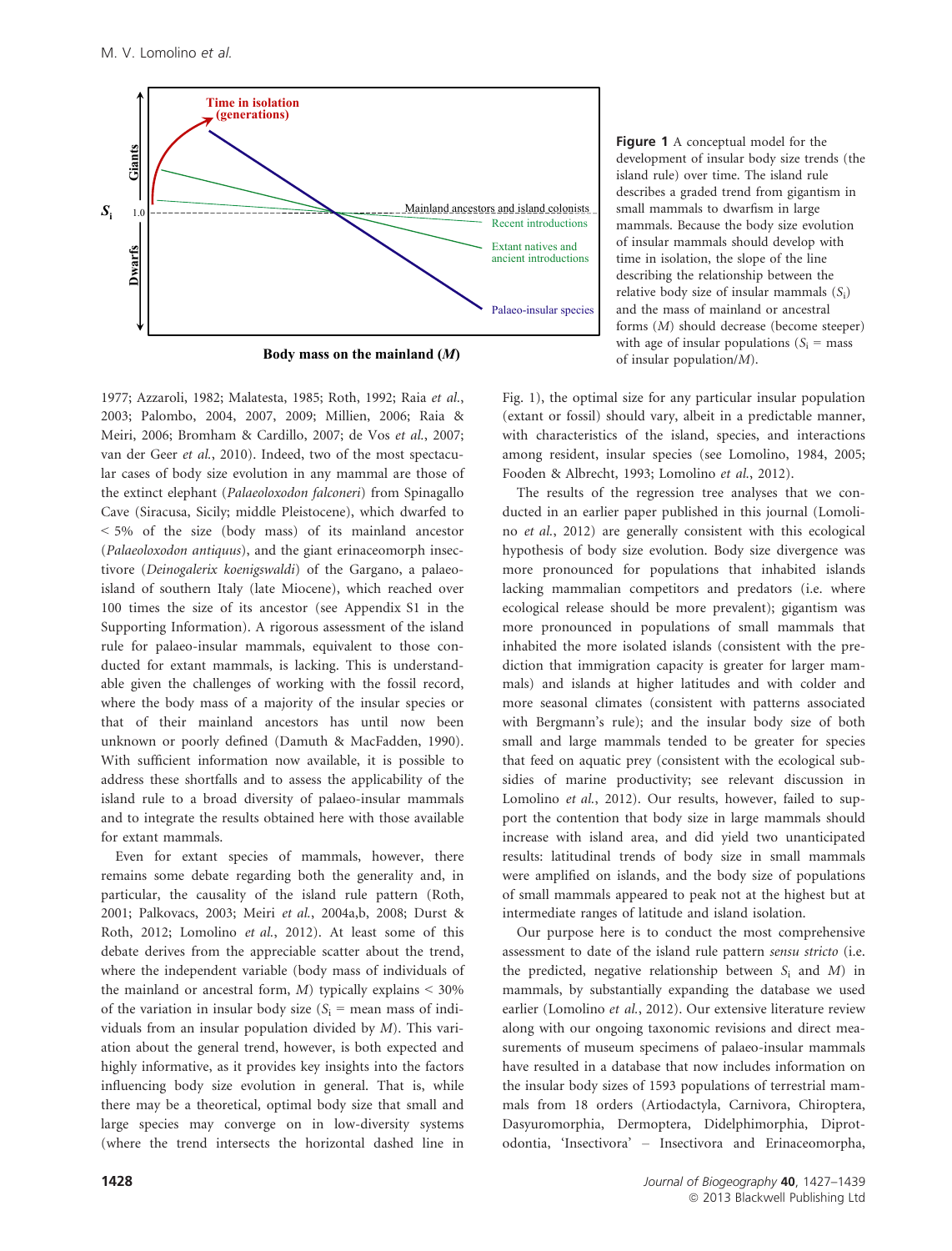Lagomorpha, Monotremata, Peramelemorphia, Pholidota, Pilosa, Primates, Proboscidea, Rodentia, Scandentia) and 439 species (including 63 species from the fossil record). Specifically, we will test whether the slope of the island rule pattern is significantly less than zero, and then test whether the pattern differs among the principal groups comprising our database; that is, among mammalian orders (which differ in dispersal capacity, resource requirements, and other characteristics that should influence body size evolution), and for native versus introduced populations, populations that utilize aquatic versus those restricted to terrestrial prey, and extant versus fossil mammals.

Finally, the latter group – palaeo-insular mammals of the late Miocene to early Holocene epochs – offers a potentially invaluable opportunity to investigate body size evolution over a broad span of time (time in isolation was 0.1 to > 1.0 Myr for palaeo-insular mammals, but < 0.01 Myr for extant populations of insular mammals), and range in body size (including multiple species of small, as well as very large, palaeo-insular mammals – in particular, hippos and proboscideans). Accordingly, we utilize the fossil record to assess the antiquity of the island rule pattern and to test whether body size evolution was more pronounced in palaeo-insular mammals, given their much more extended period of time for divergence, than in extant species (Fig. 1).

## MATERIALS AND METHODS

#### Data collection and calculations of  $S_i$

Our extensive database is available as Appendix S2, and includes S<sub>i</sub> values (mean mass of individuals from an insular population divided by that of individuals from an ancestral or mainland population, M), body mass of mainland or ancestral forms, island identity, and references for body size measurements for each of the insular populations used in this study. Estimations of  $S_i$  values were restricted to comparisons of adults and, when available, comparisons among individuals of the same gender. When body size measurements reported in the literature were expressed in linear dimensions (e.g. greatest skull length or body length), we calculated the ratio of the cubed linear dimensions so that all  $S_i$ values are expressed as mass equivalents.

The process of estimating relative body sizes  $(S_i \text{ values})$ for palaeo-insular mammals is more challenging than that for extant mammals as it requires geographical reconstructions of ancient islands and mainland sources of their populations, along with accurate assessments of taxonomic relationships among fossil mammals. Ancestral populations were chosen based on the revision of the best available studies of taxonomy and phylogeny in the literature, combined with data on dispersal routes during the geological period corresponding to the most parsimonious time window of dispersal to the palaeo-island. The calculation of  $S_i$  values (in mass equivalents) for fossil species requires allometric formulae that are specific to the species, the skeletal measurements (of teeth, skulls or limb bones), and the nature of body size change (e.g. insular dwarfism or gigantism) in the focal taxon (see Damuth & MacFadden, 1990, for an extensive discussion on alternative allometric regressions and related problems). In total, we used 19 different regressions provided in 12 papers (see the Supporting Information for an extensive description of methods, measurements taken and specimens used). For Proboscidea, we used regressions based on limb bone lengths, as palaeo-insular proboscideans tend to have different proportions from living elephants (Herridge, 2010). For Artiodactyla, we mainly used articular and shaft dimensions of limb elements, as the allometric scaling of limb bones tends to change during dwarfism (Köhler & Moya-Sola, 2004; van der Geer et al., 2010). For rodents, insectivores and lagomorphs, we used regressions based on dental elements and, wherever possible, on postcranial measurements as well (see Table 1 and Supporting Information).

The origin of extant insular populations – as native or introduced – was determined by consulting the introduced species databases compiled by D. F. Sax, the Global Invasive Species Database (http://www.issg.org/database/), and species accounts on the Animal Diversity Web (http://animaldiversity. ummz.umich.edu/accounts/Mammalia/). Information on the type of prey utilized, namely aquatic or terrestrial, was determined by consulting the original publication (source for body size measurements) and species descriptions provided by the Animal Diversity Web.

The heterogeneous nature of this database – derived from reports from hundreds of researchers, utilizing a variety of measures of body size, and from a wide variety of islands and time periods – is likely to produce considerable measurement error and unexplained variation. Such variation is likely to reduce the power of tests for the predicted pattern rather than to bias the results in favour of detecting such a pattern (i.e. such error is highly unlikely to produce a bias that would both inflate  $S_i$  values for small mammals and underestimate  $S_i$  values for large mammals).

## Statistical analyses

We used linear regressions to investigate the relationship between  $S_i$  and  $M$ , using the ordinary least squares methods in this model 1 regression, where the value of  $M$  for each population was assumed fixed and assigned to that of the species based on values reported in the literature and on our own estimates (see Appendix S1). In addition to using the semi-log regression model  $[S_i]$  as a function of  $log(M)$ ], which is the approach utilized in most earlier studies of the island rule pattern, we also used a log–log model, which in retrospect seems more appropriate given that the semi-log model can generate predicted  $S_i$  values below 0 (i.e. a negative body size) when very large mammals are considered. We first conducted preliminary regressions of all data for populations of extant terrestrial mammals within orders to identify and remove those points that were identified as having undue influence on the results (i.e. we deleted observations if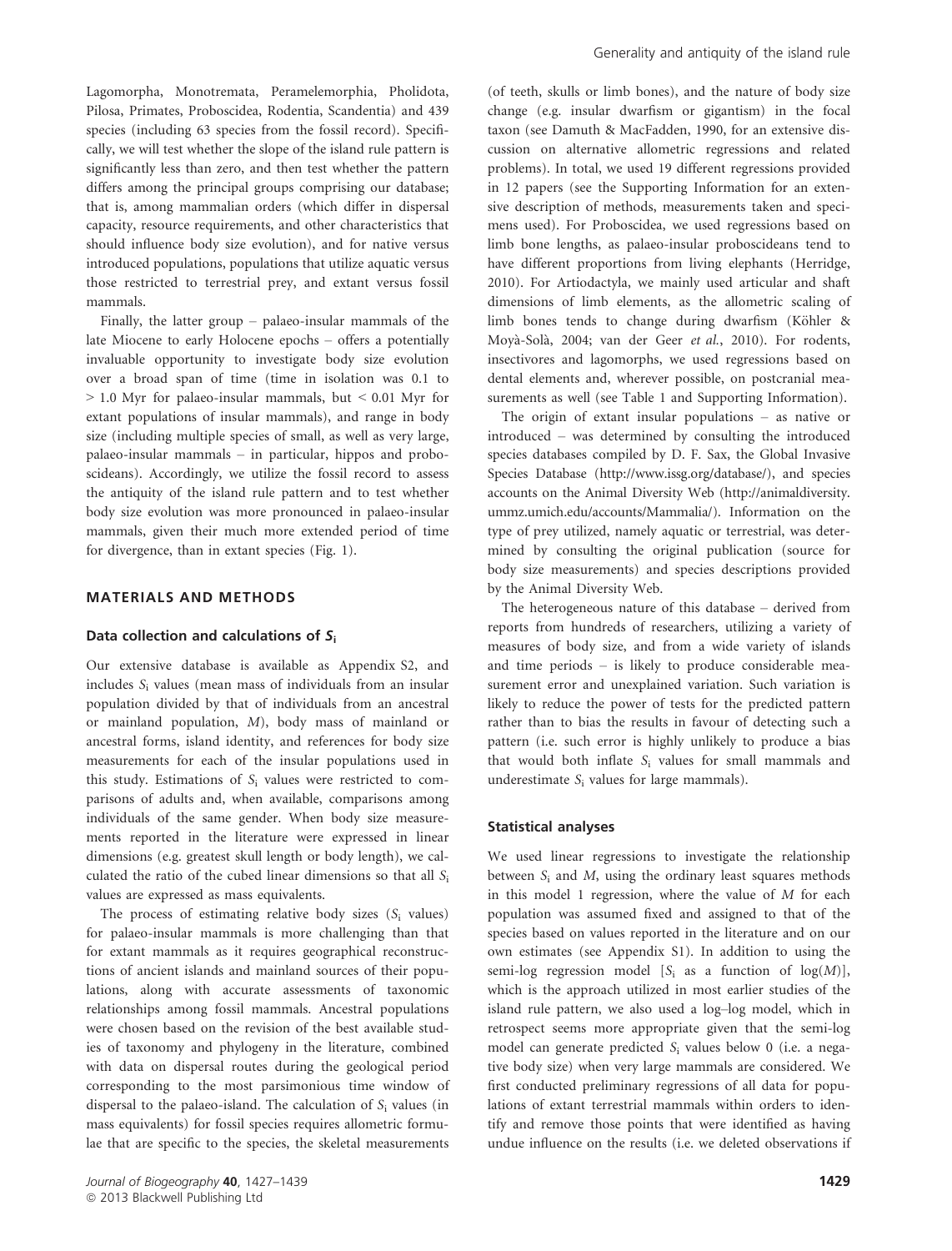Table 1 Variation in insular body size  $(S_i$  as a proportion of ancestral body mass) among palaeo-insular mammals (see Supporting Information).

|                       |                                      |                                | Log <sub>10</sub><br>(ancestral<br>body mass) |        |                                    |
|-----------------------|--------------------------------------|--------------------------------|-----------------------------------------------|--------|------------------------------------|
| Order                 | Insular species                      | Ancestor                       | (g)                                           | $S_i$  | Palaeo-island†                     |
| Artiodactyla          | Bubalus cebuensis                    | B. bubalis                     | 5.9777                                        | 0.17   | Cebu                               |
| Artiodactyla          | Cervus elaphus siciliae              | C. elaphus                     | 5.3522                                        | 0.45   | Sicily                             |
| Artiodactyla          | Cervus elaphus                       | C. elaphus                     | 5.3522                                        | 0.27   | Malta                              |
| Artiodactyla          | Dama carburangelensis                | D. dama tiberina               | 4.9294                                        | 0.65   | Sicily                             |
| Artiodactyla          | Duboisia santeng                     | Boselaphus tragocamelus        | 5.2553                                        | 0.27   | Java                               |
| Artiodactyla          | Hippopotamus creutzburgi             | H. antiquus                    | 6.5022                                        | 0.13   | Crete                              |
| Artiodactyla          | Hippopotamus lemerlei                | H. amphibius                   | 6.1746                                        | 0.25   | Madagascar                         |
| Artiodactyla          | Hippopotamus madagascariensis        | H. amphibius                   | 6.1746                                        | 0.26   | Madagascar                         |
| Artiodactyla          | Hippopotamus melitensis              | H. amphibius                   | 6.1746                                        | 0.60   | Malta                              |
| Artiodactyla          | Hippopotamus minor                   | H. antiquus                    | 6.5022                                        | 0.04   | Cyprus                             |
| Artiodactyla          | Hippopotamus pentlandi               | H. amphibius                   | 6.1746                                        | 0.74   | Sicily                             |
| Artiodactyla          | Megaloceros cazioti                  | M. verticornis                 | 5.7612                                        | 0.13   | Corsica-Sardinia                   |
| Artiodactyla          | Myotragus balearicus                 | Aragoral mudejar               | 5.1523                                        | 0.18   | Majorca-Minorca                    |
| Artiodactyla          | Sus sondaari                         | S. arvernensis                 | 4.7993                                        | 0.64   | Sardinia                           |
| Proboscidea           | Mammuthus creticus                   | M. meridionalis                | 6.9278                                        | 0.04   | Crete                              |
| Proboscidea           | Mammuthus exilis                     | M. columbi                     | 6.8919                                        | 0.17   | Santa Rosa                         |
| Proboscidea           | Mammuthus lamarmorai                 | M. meridionalis                | 6.9278                                        | 0.08   | Sardinia                           |
| Proboscidea           | Mammuthus primigenius                | M. primigenius                 | 6.7390                                        | 0.47   | Wrangel                            |
| Proboscidea           | Palaeoloxodon 'cypriotes'            | P. antiquus                    | 6.9018                                        | 0.07   | Cyprus                             |
| Proboscidea           | Palaeoloxodon 'mnaidriensis'         | P. antiquus                    | 6.9018                                        | 0.17   | Sicily                             |
| Proboscidea           | Palaeoloxodon creutzburgi            | P. antiquus                    | 6.9018                                        | 0.38   | Crete                              |
| Proboscidea           | Palaeoloxodon falconeri              | P. antiquus                    | 6.9018                                        | 0.02   | Sicily                             |
| Proboscidea           | Palaeoloxodon tiliensis              | P. antiquus                    | 6.9018                                        | 0.09   | Tilos                              |
| Proboscidea           | Stegodon florensis                   | S. ganesa                      | 6.5658                                        | 0.47   | Flores                             |
| Proboscidea           | Stegodon sompoensis                  | S. ganesa                      | 6.5658                                        | 0.20   | South Sulawesi                     |
| Proboscidea           | Stegodon trigonocephalus             | S. ganesa                      | 6.5658                                        | 0.75   | <b>J</b> ava                       |
| Rodentia              | Agathaeromys praeuniversitatis*      | A. donovani                    | 1.8921                                        | 0.29   | Bonaire                            |
| Rodentia              | Hattomys gargantua*                  | H. beetsi                      | 2.2466                                        | 4.96   | Gargano                            |
| Rodentia              | Hypnomys morpheus                    | Eliomys quercinus              | 1.8692                                        | 3.09   | Majorca-Minorca                    |
| Rodentia              | Kritimys catreus                     | K. aff. K. kiridus             | 2.2046                                        | 3.24   | Crete                              |
| Rodentia              | Leithia cartei                       | Eliomys quercinus              | 1.8692                                        | 3.00   | Sicily                             |
| Rodentia              | Leithia melitensis                   | Eliomys quercinus              | 1.8692                                        | 13.53  | Sicily                             |
| Rodentia              | Microtus (Terricola) ex gr. M. savii | $M.$ $(T.)$ savii              | 2.0065                                        | 1.26   | Sicily                             |
| Rodentia              | Microtus (Tyrrhenicola) henseli      | M. ruffoi                      | 2.1064                                        | 1.78   | Corsica-Sardinia                   |
| Rodentia              | Mikrotia magna*                      | smallest Mikrotia (Biancone 1) | 1.6254                                        | 9.48   | Gargano                            |
| Rodentia              | Mikrotia middle-sized lineage*       | smallest Mikrotia (Biancone 1) | 1.6254                                        | 3.32   | Gargano                            |
| Rodentia              | Mikrotia small-sized lineage*        | smallest Mikrotia (Biancone 1) | 1.6254                                        | 1.06   | Gargano                            |
| Rodentia              | Mus minotaurus                       | M. musculus                    | 1.2222                                        | 3.23   | Crete                              |
| Rodentia              | Rhagamys orthodon                    | Rhagapodemus ballesioi         | 1.5336                                        | 2.63   | Corsica–Sardinia                   |
| Insectivora           | Crocidura esuae                      | C. russula                     | 1.0476                                        | 1.07   | Sicily                             |
| Insectivora           | Talpa tyrrhenica                     | Talpa minor                    | 2.0492                                        | 1.16   | Sardinia                           |
| Insectivora (aquatic) | 'Asoriculus' henseli                 | Asoriculus gibberodon          | 0.9675                                        | 3.05   | Corsica-Sardinia                   |
| Insectivora (aquatic) | Deinogalerix brevirostris            | Parasorex socialis             | 1.6737                                        | 140.50 | Gargano                            |
| Insectivora (aquatic) | Deinogalerix koenigswaldi            | Parasorex socialis             | 1.6737                                        | 207.31 | Gargano                            |
| Insectivora (aquatic) | Nesiotites hidalgo                   | Asoriculus gibberodon          | 0.9675                                        | 4.51   | Majorca-Minorca                    |
| Lagomorpha            | Gymnesicolagus gelaberti             | Prolagus crusafonti            | 2.1797                                        | 35.83  | Majorca                            |
| Lagomorpha            | Hypolagus peregrinus                 | H. gromovi                     | 3.7149                                        | 0.65   | Sicily (northern<br>palaeo-island) |
| Lagomorpha            | Nuralagus rex                        | Alilepus turolensis            | 3.0792                                        | 10.00  | Minorca                            |
| Lagomorpha            | Prolagus imperialis                  | P. oeningensis                 | 1.9257                                        | 7.01   | Gargano                            |
| Lagomorpha            | Prolagus sardus                      | P. michauxi                    | 2.2951                                        | 2.27   | Corsica-Sardinia                   |
| Carnivora             | Cynotherium sardous                  | Xenocyon lycaonoides           | 4.4246                                        | 0.49   | Corsica-Sardinia                   |
| Carnivora             | Enhydrictis galictoides              | Pannonictis nesti              | 3.7235                                        | 0.85   | Corsica-Sardinia                   |
| Carnivora             | Mececyon trinilensis                 | Xenocyon lycaonoides           | 4.4246                                        | 0.39   | Java                               |
| Carnivora             | Mustelercta arzilla                  | Pannonictis nesti              | 3.7235                                        | 0.98   | Sicily                             |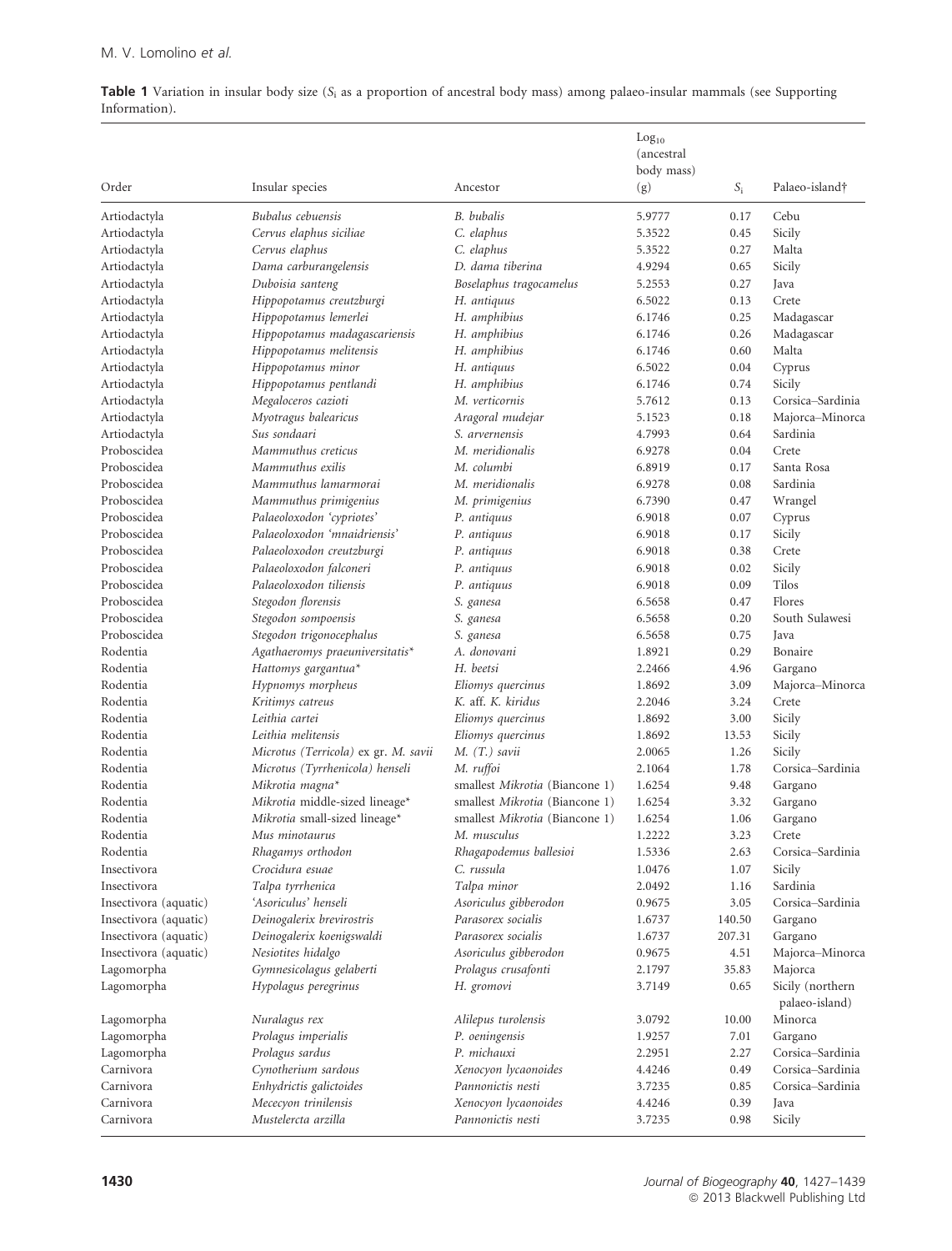# Table 1 Continued

| Order                    | Insular species           | Ancestor           | Log <sub>10</sub><br>(ancestral<br>body mass)<br>(g) | $S_i$ | Palaeo-island† |
|--------------------------|---------------------------|--------------------|------------------------------------------------------|-------|----------------|
| Carnivora                | Oriensictis nipponica     | O. melina          | 3.8609                                               | 1.00  | Kyushu         |
| Carnivora (aquatic prey) | Algarolutra majori        | Lutra simplicidens | 3.8041                                               | 0.89  | Sardinia       |
| Carnivora (aquatic prey) | Cyrnolutra castiglionis   | Lutra simplicidens | 3.8041                                               | 1.20  | Corsica        |
| Carnivora (aquatic prey) | Lutra trinacriae          | L. simplicidens    | 3.8041                                               | 1.11  | Sicily         |
| Carnivora (aquatic prey) | Lutrogale cretensis       | L. perspicillata   | 4.0821                                               | 1.17  | Crete          |
| Carnivora (aquatic prey) | Megalenhydris barbaricina | Lutra simplicidens | 3.8041                                               | 2.79  | Sardinia       |
| Carnivora (aquatic prey) | Pannonictis sp.           | P. nesti           | 3.7235                                               | 1.51  | Sardinia       |
| Carnivora (aquatic prey) | Sardolutra ichnusae       | Lutra simplicidens | 3.8041                                               | 1.05  | Sardinia       |
| Primates                 | Macaca majori             | M. florentina      | 4.0700                                               | 0.66  | Sardinia       |

\*Calculation of S<sup>i</sup> based on comparison to this early chronospecies on this island.

†Owing to the dynamics of sea level and the seafloor through the Miocene to Holocene epochs the palaeo-islands listed here include areas that are currently peninsulas (Gargano, Italy), regions of current islands (northern palaeo-island of Sicily; south Sulawesi), or separate islands that were previously joined (Corsica–Sardinia; Majorca–Minorca).

the Cook's D-statistic exceeded 0.05 and the observations exceeded the 95% confidence limits of regression trends). The resulting 15 records of undue influence were excluded, leaving 1530 insular populations included in all subsequent analyses of extant mammals. We used t-tests to test the prediction that the slopes of the relationship between  $S_i$  and M differed between native and non-native populations of extant mammals, and between populations of extant and palaeoinsular mammals, where  $t = (difference \ in slopes)/$  $(s_1^2 + s_2^2)^{0.5}$ , and  $s_1$  and  $s_2$  are the standard errors of the slopes being compared.

We chose not to use phylogenetic adjusted regressions here because, while they can be highly informative in the proper applications, either they are infeasible for fossil mammals with uncertain phylogenetic relationships, or they may introduce Narcissus effects (sensu Colwell & Winkler, 1984) by filtering out the influence of variables of interest that are correlated with phylogeny (e.g. body size of the mainland, ancestral species), or they can be inappropriate and less accurate than ordinary least squares regressions even when independent variables have a strong phylogenetic signal (Revell, 2010) or when the rate of anagenetic variation exceeds that of cladogenesis (see Ricklefs & Starck, 1996; Björklund, 1997; Losos, 2003, 2011; McNab, 2003; Carvalho et al., 2006; Sibly et al., 2012). This is almost certainly the case in studies of the island rule where the dependent variable  $(S_i)$  is actually a contrast itself between a pair of populations (insular versus mainland, or derived versus ancestral populations). The degree to which  $S_i$  values differ from 1.0 (i.e. where insular populations exhibit gigantism or dwarfism) reflects relatively rapid, anagenetic changes in body size within lineages, and the level of evolutionary divergence and independence among populations. We did, however, also use regression tree analysis (RTA) as a means of verifying that our results were not the spurious outcome of non-independence among replicates (populations). RTA is a recursive, machinelearning method that is nonparametric and distribution-free,

does not require data transformations or assumptions of data independence and, therefore, alleviates any need for phylogenetic controls of such data (see Westoby et al., 1995; Olden et al., 2008; Davidson et al., 2009; Melo et al., 2009; Durst & Roth, 2012; Lomolino et al., 2012). The results of RTA of the current database (summarized in Table S17 & Fig. S1 in Appendix S1) are consistent with those of linear regressions conducted here, with results of classification tree analyses conducted by Durst & Roth (2012) in rodents, and with our earlier application of RTA to investigate the causality of the island rule in terrestrial mammals, albeit in that case (Lomolino et al., 2012) with a more limited data set (the current database includes over four times as many insular populations).

We used analysis of covariance (ANCOVA) to compare island rule trends among the taxonomic and functional groups in our database: among orders of extant mammals; extant natives versus those introduced onto islands; mammals with aquatic versus those with terrestrial prey; and extant versus palaeo-insular mammals. ANCOVA can be set to assume identical slopes, but tests for the statistical significance of differences in intercepts of trends among groups. Statistical analyses were conducted using XLSTAT (version 2012; Addinsoft, New York, USA).

#### RESULTS

#### Generality of the pattern in extant mammals

Linear regression results (Table 2) indicated that the island rule pattern (negative relationship between  $S_i$  and  $M$ ) was significant across populations of all extant mammals combined ( $n = 1530$  populations), and across populations within all of the orders where sample sizes were adequate  $(n > 20)$ insular populations) for these analyses. The pattern was also highly significant across all extant mammals when  $S_i$  values were averaged to the species level ( $n = 376$  species; Table 2).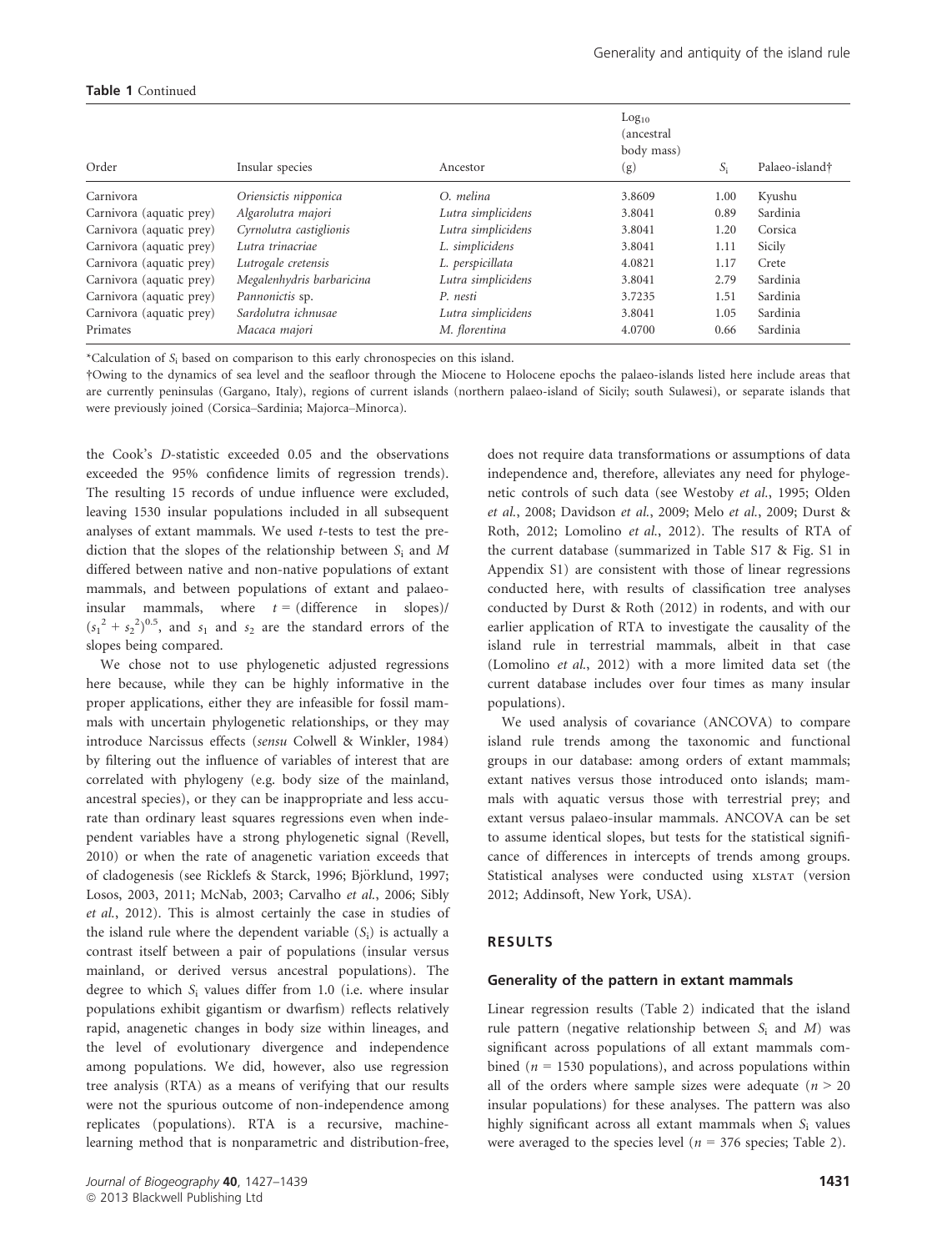|                                                                                                                 | $n$ (populations | Slope $(P \text{ slope})$ |       |
|-----------------------------------------------------------------------------------------------------------------|------------------|---------------------------|-------|
| Taxonomic or functional group                                                                                   | or species)      | > 0.0                     | $r^2$ |
| Regression model: $S_i = b_0 + b_1(\text{Log}_{10}(M))$                                                         |                  |                           |       |
| Extant insular mammals                                                                                          |                  |                           |       |
| All populations                                                                                                 | 1530             | $-0.082 \le 0.0001$       | 0.128 |
| Populations with terrestrial prey                                                                               | 1425             | $-0.098 \le 0.0001$       | 0.168 |
| Populations with aquatic prey                                                                                   | 105              | $-0.073(0.002)$           | 0.077 |
| Populations of natives with terrestrial prey                                                                    | 1263             | $-0.100 \leq 0.0001$      | 0.178 |
| Populations of introduced mammals with terrestrial prey                                                         | 162              | $-0.080 \le 0.0001$       | 0.116 |
| Populations of mammals with terrestrial prey within                                                             |                  |                           |       |
| Artiodactyla                                                                                                    | 61               | $-0.222 \leq 0.0001$      | 0.367 |
| Carnivora                                                                                                       | 324              | $-0.049(0.0002)$          | 0.038 |
| Chiroptera                                                                                                      | 158              | $-0.133 \leq 0.0001$      | 0.164 |
| Insectivora                                                                                                     | 115              | $-0.102 \leq 0.0001$      | 0.196 |
| Lagomorpha                                                                                                      | 25               | $-0.367(0.0075)$          | 0.231 |
| Marsupials                                                                                                      | 40               | $-0.101(0.0166)$          | 0.114 |
| Primates                                                                                                        | 123              | $-0.089(0.0234)$          | 0.032 |
| Primates, excluding <i>Macaca fascicularis</i> (where $n = 73$ )                                                | 50               | $-0.098(0.0226)$          | 0.081 |
| Rodentia                                                                                                        | 500              | $-0.182 \leq 0.0001$      | 0.132 |
| Scandentia                                                                                                      | 59               | $-0.168(0.0345)$          | 0.195 |
| Populations of carnivores with aquatic prey                                                                     | 96               | $-0.039(0.0555)$          | 0.027 |
| Species (populations averaged to species level)                                                                 |                  |                           |       |
| All species of mammals                                                                                          | 376              | $-0.085 \leq 0.0001$      | 0.158 |
| Species of mammals with terrestrial prey                                                                        | 357              | $-0.091 \leq 0.0001$      | 0.195 |
| Palaeo-insular mammals                                                                                          |                  |                           |       |
| All species                                                                                                     | 63               | $-4.183(0.015)$           | 0.074 |
| Species with terrestrial prey                                                                                   | 52               | $-1.065(0.0014)$          | 0.165 |
| Excluding one record of undue influence ( <i>Gymesicolagus gelaberti</i> ; Cook's <i>D</i> statistic = $0.84$ ) | 51               | $-0.747 \leq 0.0001$      | 0.317 |
| Regression model: Log <sub>10</sub> (S <sub>i</sub> ) = $b_0$ + $b_1$ (Log <sub>10</sub> (M))                   |                  |                           |       |
| Extant species with terrestrial prey                                                                            | 357              | $-0.053 \leq 0.0001$      | 0.201 |
| Palaeo-insular species with terrestrial prey                                                                    | 52               | $-0.264 \leq 0.0001$      | 0.646 |

**Table 2** Results of linear regression analysis of the relationship between relative insular body size  $(S_i)$  and mass of the ancestral or reference population on the mainland (M).

ANCOVA conducted at the species level indicated that the intercepts of these trends did differ among some orders, with insular bats and insectivores exhibiting significantly lower  $S_i$ values (–0.20 and –0.18, respectively) in comparison with other mammals (after correcting for mass of the species on the mainland; Table 3, Fig. 2). Although slopes of the relationship between  $S_i$  and M were also significantly  $\leq 0.0$ for populations of terrestrial natives and for those of introduced mammals, taken separately ( $n = 1263$  and 162 populations, respectively), intercepts of the regressions for these two groups differed significantly, with introduced populations tending to exhibit somewhat  $(+ 0.071)$  higher  $S_i$  values (Table 3, Fig. 3). Contrary to one of the predictions illustrated in Fig. 1, the slope of the island rule pattern was only slightly (+ 0.02) and not significantly shallower (more positive) for introduced populations than that for native populations of mammals ( $t = 1.08$ ,  $P > 0.25$ , d.f. = 1421).

As observed in previous studies (Lomolino, 1985, 2005), insular body sizes were higher for mammals utilizing aquatic prey (e.g. fish, aquatic invertebrates and carcasses of marine mammals) than for those restricted to feeding on terrestrial plants or animals. This difference among mammals with alternative prey was significant over all populations of mammals  $(S<sub>i</sub>$  values 0.22 higher for mammals with aquatic prey than for those with terrestrial prey; Fig. 4a), and for members of the order Carnivora, taken separately  $(S<sub>i</sub>$  values 0.18 higher for carnivores that utilized aquatic prey than for those restricted to terrestrial prey; ANCOVA; Table 3, Fig. 4b). Although the numbers of aquatic populations within other mammalian orders were insufficient to justify statistical comparisons, all four of the Artiodactyla utilizing aquatic prey (four populations of Sus barbatus), all three of the aquatic-feeding insectivores (one population of Sorex palustris and two of Echinosorex gymnura), and the only aquatic-feeding rodent included in this study (Oryzomys couesi) exhibited relatively high S<sub>i</sub> values (i.e. higher than that predicted based on the regression line for mammals with terrestrial prey – solid line in Fig. 4a). The only monotreme included in this study,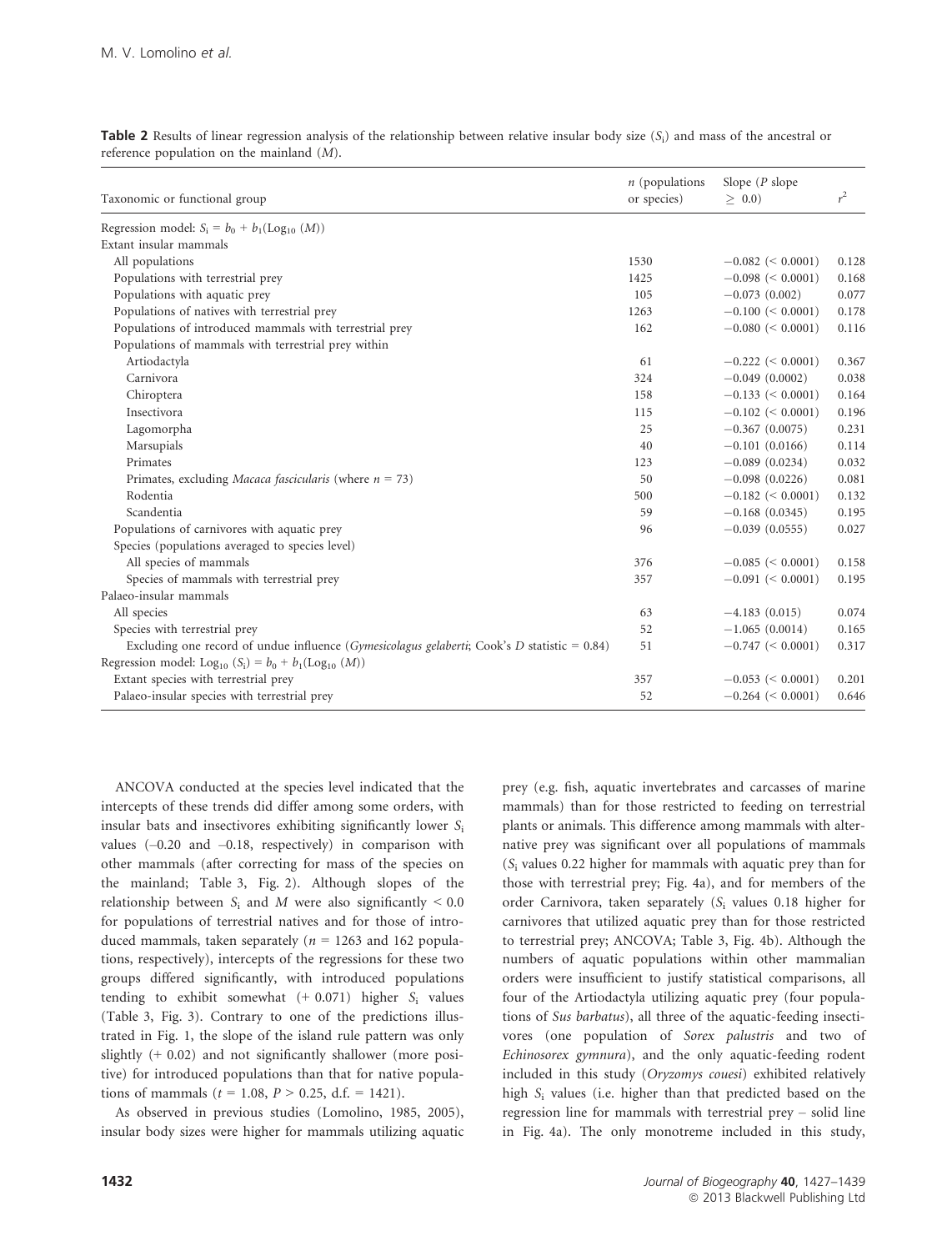|                          |  | <b>Table 3</b> Results of analysis of covariance (ANCOVA) of the island rule pattern among various taxonomic and functional groups of |  |  |  |
|--------------------------|--|---------------------------------------------------------------------------------------------------------------------------------------|--|--|--|
| extant, insular mammals. |  |                                                                                                                                       |  |  |  |

| Among species within                                                                              |           |                                                                                                                             |         |       |
|---------------------------------------------------------------------------------------------------|-----------|-----------------------------------------------------------------------------------------------------------------------------|---------|-------|
| taxonomic groups                                                                                  | Slope     | ( <i>P</i> slope not $< 0.0$ )                                                                                              | $\it n$ | $r^2$ |
| Seven orders with $> 19$ species                                                                  | $-0.130$  | ${}< 0.0001$                                                                                                                | 327     | 0.305 |
|                                                                                                   | Intercept | $(P$ intercept = generalized intercept)                                                                                     |         |       |
| Artiodactyla                                                                                      | 1.317     | 0.953                                                                                                                       | 19      |       |
| Carnivora                                                                                         | 1.337     | 0.712                                                                                                                       | 57      |       |
| Chiroptera                                                                                        | 1.126     | ${}< 0.0001$                                                                                                                | 66      |       |
| Insectivora                                                                                       | 1.145     | ${}< 0.001$                                                                                                                 | 29      |       |
| Marsupials                                                                                        | 1.364     | 0.416                                                                                                                       | 21      |       |
| Primates                                                                                          | 1.354     | 0.495                                                                                                                       | 38      |       |
| Rodents                                                                                           | 1.321     | $\rightarrow$                                                                                                               | 97      |       |
|                                                                                                   |           | Between populations of mammals with terrestrial prey that were native and those that were introduced onto the focal islands |         |       |
|                                                                                                   | Slope     | ( <i>P</i> slope not < 0.0)                                                                                                 |         |       |
|                                                                                                   | $-0.098$  | ${}< 0.0001$                                                                                                                | 1425    | 0.177 |
|                                                                                                   | Intercept | $(P$ intercept = generalized intercept)                                                                                     |         |       |
| Introduced populations                                                                            | 1.302     | ${}< 0.001$                                                                                                                 | 162     |       |
| Native populations                                                                                | 1.231     | $-*$                                                                                                                        | 1263    |       |
| Between mammal populations utilizing aquatic prey and those restricted to terrestrial prey        |           |                                                                                                                             |         |       |
|                                                                                                   | Slope     | ( <i>P</i> slope not < 0.0)                                                                                                 |         |       |
|                                                                                                   | $-0.096$  | ${}< 0.0001$                                                                                                                | 1530    | 0.167 |
|                                                                                                   | Intercept | $(P$ intercept = generalized intercept)                                                                                     |         |       |
| Aquatic prey                                                                                      | 1.453     | ${}< 0.0001$                                                                                                                | 105     |       |
| Terrestrial prey                                                                                  | 1.236     | $-*$                                                                                                                        | 1425    |       |
| Between populations of carnivores utilizing aquatic prey and those restricted to terrestrial prey |           |                                                                                                                             |         |       |
|                                                                                                   | Slope     | ( <i>P</i> slope not $< 0.0$ )                                                                                              |         |       |
|                                                                                                   | $-0.047$  | < 0.0001                                                                                                                    | 420     | 0.132 |
|                                                                                                   | Intercept | $(P$ intercept = generalized intercept)                                                                                     |         |       |
| Aquatic prey                                                                                      | 1.248     | ${}< 0.0001$                                                                                                                | 96      |       |
| Terrestrial prey                                                                                  | 1.068     | $\rightarrow$                                                                                                               | 324     |       |

\*P-value not reported because this comparison is redundant with above.



**Log10 Mass of ancestral, mainland form (g)**

Figure 2 Differences in the island rule pattern among the seven orders of extant mammals with at least 19 species (each observation represents the average for populations of that species). The intercept of this relationship was significantly lower for bats and for insectivores than for the other orders considered here (based on ANCOVA;  $n = 327$ ; see Table 3).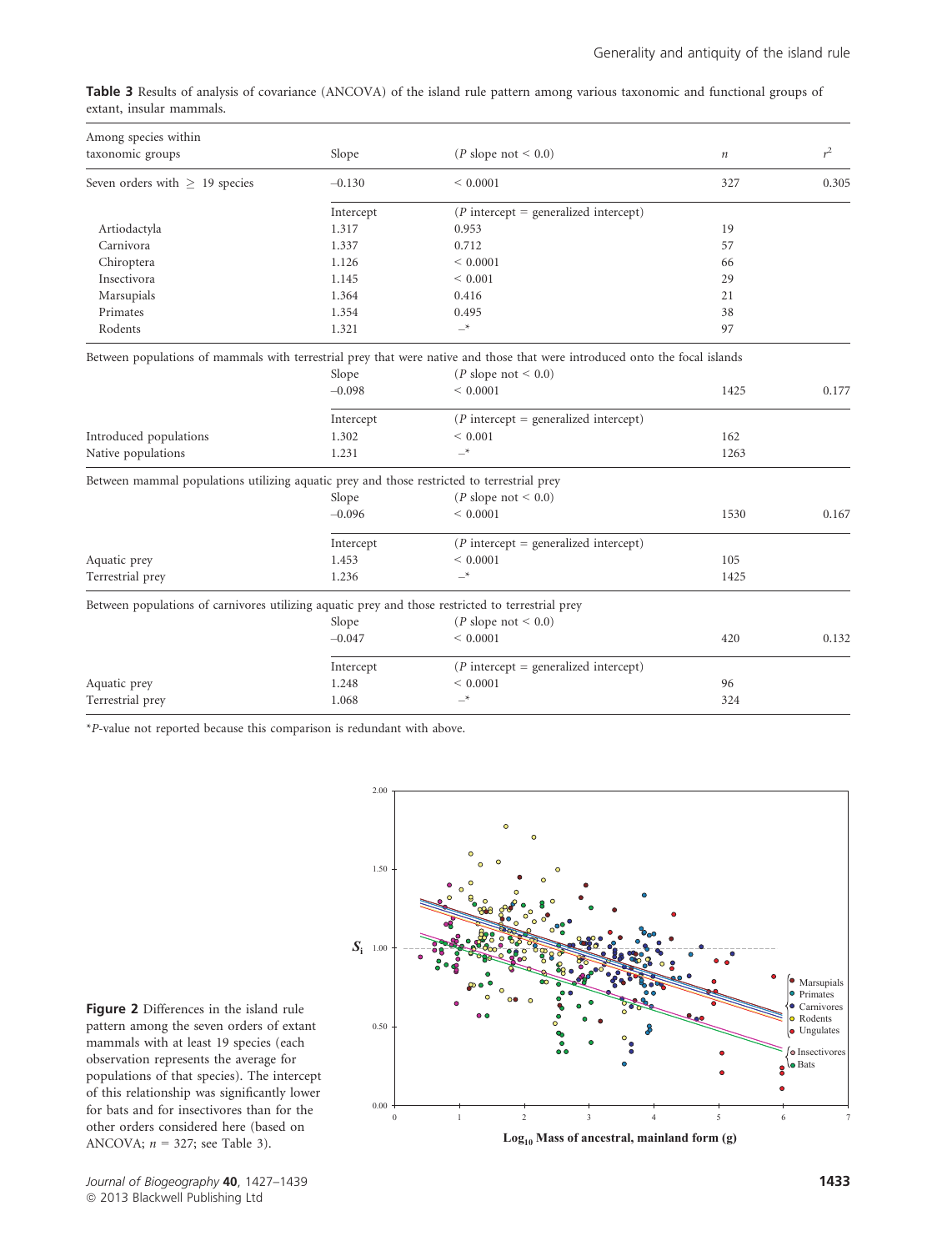

Figure 3 Trends in insular body size of native and introduced mammals. The intercept of the island rule pattern was slightly, albeit significantly, higher for introduced versus native populations of extant mammals (populations with terrestrial prey; based on ANCOVA;  $n = 1425$ ; see Table 3).

namely the duck-billed platypus (Ornithorhynchus anatinus), which feeds on aquatic invertebrates, also exhibited an insular body size that exceeded the trend for mammals with terrestrial prey (observed  $S_i = 1.27$  versus a predicted value of 0.89 for mammals of the same mass but restricted to terrestrial prey; see Fig. 4a; see also Price et al., 2012).

## Antiquity of the pattern

As predicted, palaeo-insular mammals exhibited a much broader range in insular body size than extant mammals (Table 1, Fig. 5). This includes the extreme cases of gigantism exhibited by two erinaceomorph insectivores (Deinogalerix spp., exceeding 100 times the mass of their mainland ancestors), two lagomorphs, namely Nuralagus rex and Gymnesicolagus gelaberti, and one rodent, Leithia melitenis (at least 10 times the mass of their ancestors). The degree of dwarfism exhibited by palaeo-insular mammals was just as extreme, with two proboscideans, Mammuthus creticus and Palaeoloxodon falconeri, and a hippo, Hippopotamus minor (= Phanourios minor), dwarfing to less than 5% of the mass of their mainland ancestors (Fig. 6).

Body size variation among palaeo-insular mammals was consistent with the island rule, exhibiting a highly significant, negative relationship between  $S_i$  and  $M$  (see Tables 1 & 2, Fig. 5). There was also some indication, albeit limited, that the insular body size of fossil mammals is influenced by type of prey, with species that utilized aquatic prey exhibiting relatively high S<sup>i</sup> values in comparison to those predicted for palaeo-insular mammals with terrestrial prey (solid, black line in Fig. 5). Also as predicted, the slope of the island rule relationship was significantly steeper (more negative) for palaeo-insular species than for species of extant mammals (Table 2, Fig. 5;  $t$  (difference between slopes) = 7.47,  $P < 0.0001$ , d.f. = 405).

# **DISCUSSION**

This analysis of body size evolution in insular mammals (extant as well as fossil), the most comprehensive to date, reveals that the island rule is indeed a pervasive pattern, exhibited across all mammals and across each of the nine orders of extant mammals with sufficient sample sizes, as well as across the 63 species of palaeo-insular mammals studied here. As we anticipated, there remained much variation about island rule trends ( $r^2$  values ranging from < 0.03 to 0.65), but this is to be expected given that the current study did not control for variation in characteristics of species and islands known to influence the evolution of body size of insular mammals. Our earlier paper (Lomolino et al., 2012) on causal explanations for the body size evolution of insular mammals employed regression tree analyses (a recursive, binary machine-learning method), which not only provided an alternative means of confirming the island rule pattern, but also revealed the contextual nature of factors influencing body size evolution – indicating that while co-occurring competitors and predators influenced the body size variation of both small and large mammals, climatic conditions, latitude, and island area and isolation influenced evolution of small (those < 2692 g), but not large, mammals. While our primary focus here was on pattern and not process, our results did indicate that future studies of causality of body size evolution in insular mammals should include not only physiographic, climatic and ecological characteristics of the islands, but also the age (time in isolation) of the insular populations.

For extant mammals, the similarity in island rule patterns for native and non-native populations (Fig. 3) may, at least in part, derive from the inclusion of both recent and ancient introductions (some > 1000 bp) in our analysis, but this also suggests that body size divergence on islands may proceed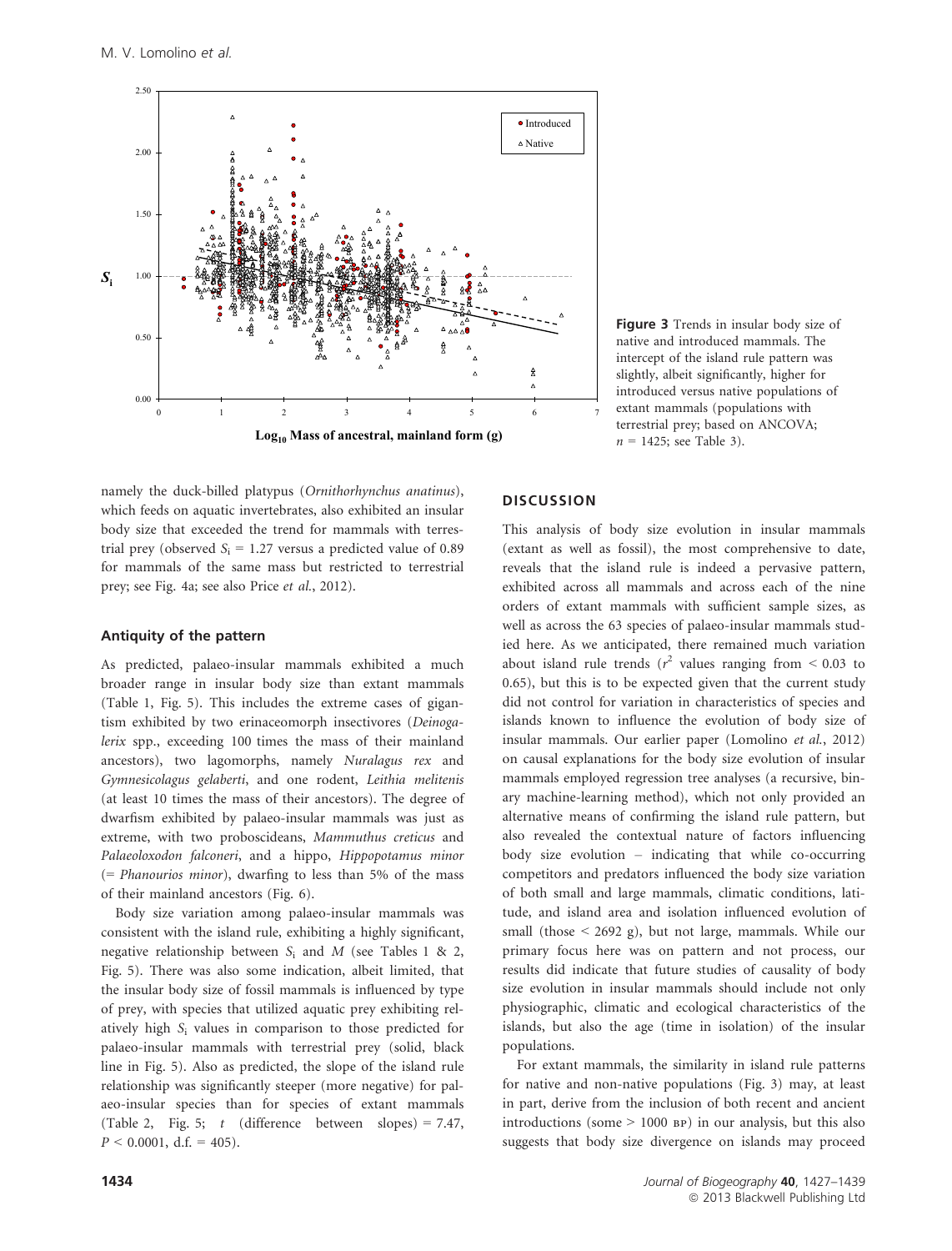

**Log10 Mass of ancestral, mainland form (g)**



Figure 4 Differences in insular body size of mammals with aquatic prey in comparison to those with terrestrial prey. Populations of mammals utilizing aquatic prey tend to exhibit higher insular body sizes than those restricted to terrestrial prey, probably reflecting the high subsidy of marine productivity for insular populations. This difference in intercepts of the regression lines was consistent across all extant mammals (a, with labels for populations of selected species of mammals with aquatic prey, see main text) as well as for carnivores considered separately (b) (based on ANCOVA;  $n = 1530$ ; see Table 3).

very rapidly following colonization (whether natural or human-assisted). Lister (1989, 1996) hypothesized that body size evolution in insular mammals may take place in two stages: an initial stage of very rapid change (that lasts for a few thousand years) followed by a second stage of slower, but ultimately much more pronounced, change (for reports on relatively rapid changes in body size in the initial stages of island evolution see Pergams & Ashley, 1999, 2001; Yom-Tov et al., 1999; Schmidt & Jensen, 2003; Millien & Damuth, 2004; Millien, 2006). The great majority of the extant populations studied here are of mid- to late Holocene origin, derived from populations that established following the last glacial recession and subsequent dynamics in climate, sea level, habitats and faunal assemblages (the latter often

including the arrival of human populations and associated disturbances). Thus, we infer that the patterns we observe for extant populations are characteristic of those for the initial stages of body size change, while the substantially more pronounced changes in body size of palaeo-insular mammals may correspond to Lister's hypothesized second stage of insular divergence in body size. We acknowledge that this inference requires more rigorous analyses, and more information on ages of insular populations than is currently available, at least for the majority of populations studied here.

Recent analyses by Evans et al. (2012), however, do provide a means of calibrating the rates of mammal evolution, with body size increases of threefold requiring some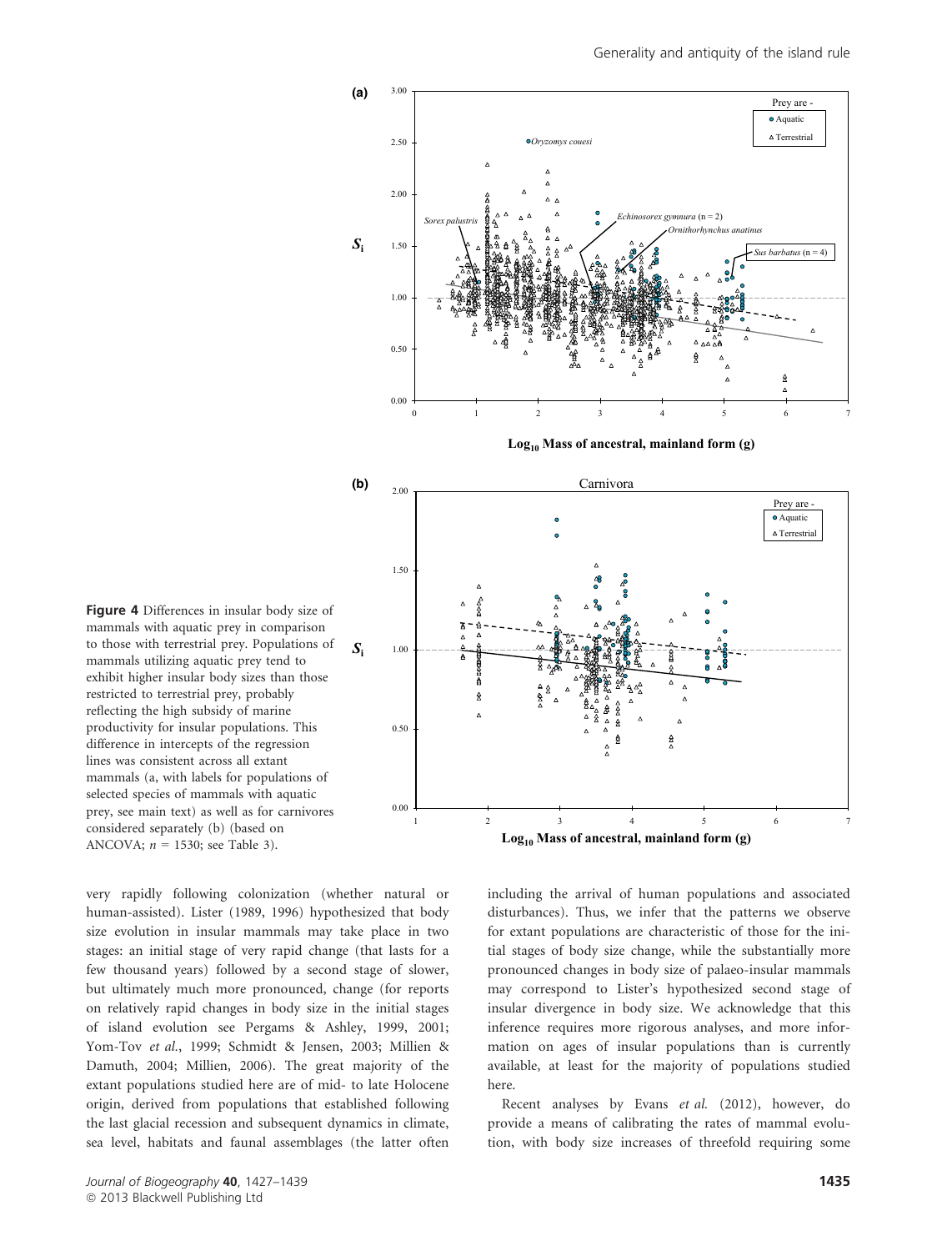

**Log10 Mass of ancestral, mainland form (g)**

Figure 5 Differences in insular body size trends of palaeo-insular (black trend line, labelled symbols) and extant insular mammals (green trend line). The body size variation among species of palaeo-insular mammals (here in double-logarithmic scale) is consistent with the island rule, but the slope of the relationship between insular body size and mass of the ancestral, mainland species is significantly steeper (more negative) for palaeo-insular species (solid, black line;  $n = 52$ ) than for extant species of mammals (solid, green line;  $n = 357$ ) (see Fig. 1, Tables 1 & 2).

16,000 generations (as little as 4000 years for small mammals undergoing gigantism), whereas insular dwarfism of the same degree (a threefold decline) may require roughly 1000 generations (c. 25,000 years in elephants and other very large species, given their long generation times). On the other hand, the 10- to 100-fold changes in body size such as we observed for palaeo-insular mammals would require from 300,000 to 1.1  $\times$  10<sup>6</sup> generations for extreme gigantism of small mammals, and 8000 to  $0.12 \times 10^6$ generations for extreme dwarfism of very large mammals (Evans et al., 2012). Our results accord well with these estimates, with  $S_i$  ranging from 0.11 to 2.52 for extant mammals (ages, i.e. time in isolation,  $\leq 0.01$  Myr), while ranging from 0.02 to over 200 for palaeo-insular mammals (ages ranging from 0.1 to  $> 1.0$  Myr). It is noteworthy that the estimated time in isolation for the most extreme cases of insular gigantism reported here for palaeo-insular mammals exceeded 1 Myr, while that for the most extreme cases of dwarfism (Mammuthus creticus, M. lamarmorai, Palaeoloxodon falconeri and P. tiliensis) ranged from 0.01 to 1 Myr (Table 1, Figs 5 & 6).

One alternative, but complementary, explanation for the more pronounced changes in body size of many palaeo-insular mammals is that they result not just from their long

1436

residence times on the islands, but also from the fact that their residence pre-dates the arrival of humans. This hypothesis, proposed by Sondaar (1987, 1991), assumes that such marvels of evolution in splendid isolation (i.e. the extreme giants and dwarfs) could not have evolved and coexisted with humans because they are particularly susceptible to the direct actions of humans on insular species, as well as to the indirect effects of habitat alteration and introduced species (commensals that become predators or competitors, or transmit disease).

This explanation for the more extreme body size evolution of palaeo-insular mammals is also consistent with an ecological hypothesis for the island rule (Lomolino et al., 2012; see also Losos & Ricklefs, 2009), which predicts that it is not the age of insular populations per se, but their time in ecological isolation from mammalian predators and competitors (including humans and their commensals) that should most strongly influence body size evolution on islands. In short, ecological displacement on the mainland and in other large and ecologically diverse systems (e.g. Madagascar and the larger islands of the Philippines) drives diversification in body size, while release in ecologically simple, insular communities (in particular those lacking humans and other ecologically dominant mammals) results in convergence on the size of intermediate but absent species. The ultimate result is that,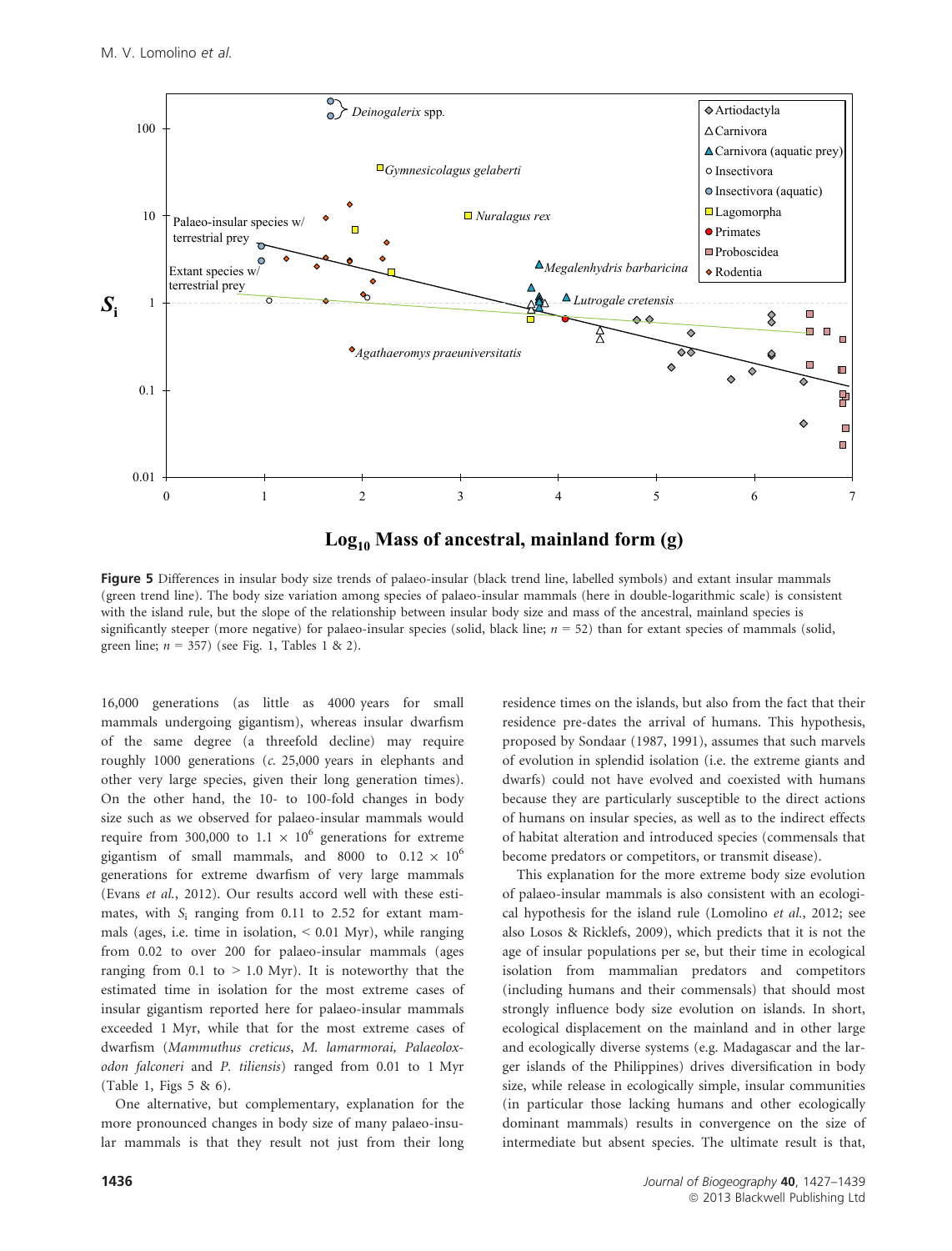

Figure 6 Some of the most remarkable cases of body size evolution in insular mammals. Of the 1593 insular populations studied here, by far the most remarkable cases of body size evolution were observed in palaeo-insular mammals, including the extreme gigantism of erinaceomorph insectivores (e.g. Deinogalerix koenigswaldi), rodents (e.g. Leithia melitensis) and lagomorphs, and the extreme dwarfism of ungulates (e.g. Hippopotamus minor) and proboscideans (e.g. Palaeoloxodon falconeri) ( $S_i$  = mass of insular form divided by that of its ancestral or mainland form; see Fig. 5, Table 1). Photos and drawings by G. Lyras, based on the following mounted skeletons: Palaeoloxodon antiquus (MPUR), Hippopotamus antiquus (IGF), Deinogalerix koeningswaldi (RGM Naturalis), Eliomys quercinus (MGG), Leithia melitensis (MGG), Palaeoloxodon falconeri (Senckenberg Naturmuseum, Frankfurt am Main), Hippopotamus minor (AMPG); see Appendix S1 for institutional abbreviations.

whether native or introduced, flying or non-volant, aquatic or terrestrial, recent or ancient, small species tend to increase and large species tend to decrease in size on ecologically simple (species-poor) islands.

# ACKNOWLEDGEMENTS

We thank James H. Brown, Lawrence R. Heaney, Katherine B. Searing and two anonymous referees for their useful comments on an earlier version of this paper. We are much indebted to the curators and colleagues from numerous museums and institutes (see Appendix S1 for further details) for access to their collections and for providing data and other information. This research was supported by US National Science Foundation grants 1028470 and 1028145.

# **REFERENCES**

- Azzaroli, A. (1982) Insularity and its effects on the terrestrial vertebrates: evolutionary and biogeographic aspects. Proceedings of the First International Meeting on 'Palaeontology – Essential of Historical Geology' (ed. by E.M. Gallitelli), pp. 193–213. S.T.E.M. Mucchi, Modena.
- Björklund, M. (1997) Are 'comparative methods' always necessary? Oikos, 80, 607–612.
- Bromham, L. & Cardillo, M. (2007) Primates follow the 'island rule': implications for interpreting Homo floresiensis. Biology Letters, 3, 398–400.
- Carvalho, P., Diniz-Filho, J.A.F. & Bini, L.M. (2006) Factors influencing changes in trait correlations across species after using phylogenetic independent contrasts. Evolutionary Ecology, 20, 591–602.
- Colwell, R.K. & Winkler, C.W. (1984) A null model for null models in biogeography. Ecological communities: conceptual issues and the evidence (ed. by D.R. Strong, L.G. Abele and A.B. Thistle), pp. 344–359. Princeton University Press, Princeton, NJ.
- Damuth, J. & MacFadden, B.J. (1990) Body size in mammalian palaeobiology: estimations and biological implication. Cambridge University Press, Cambridge.
- Davidson, A.D., Hamilton, M.J., Boyer, A.G., Brown, J.H. & Ceballos, G. (2009) Multiple ecological pathways to extinction in mammals. Proceedings of the National Academy of Sciences USA, 106, 10702–10705.
- Durst, P.A.P. & Roth, V.L. (2012) Classification tree methods provide a multifactorial approach to predicting insular body size evolution in rodents. The American Naturalist, 179, 545–553.
- Evans, A.R., Jones, D., Boyer, A.G., Brown, J.H., Costa, D.P., Ernest, S.K.M., Fitzgerald, E.M.G., Fortelius, M., Gittle-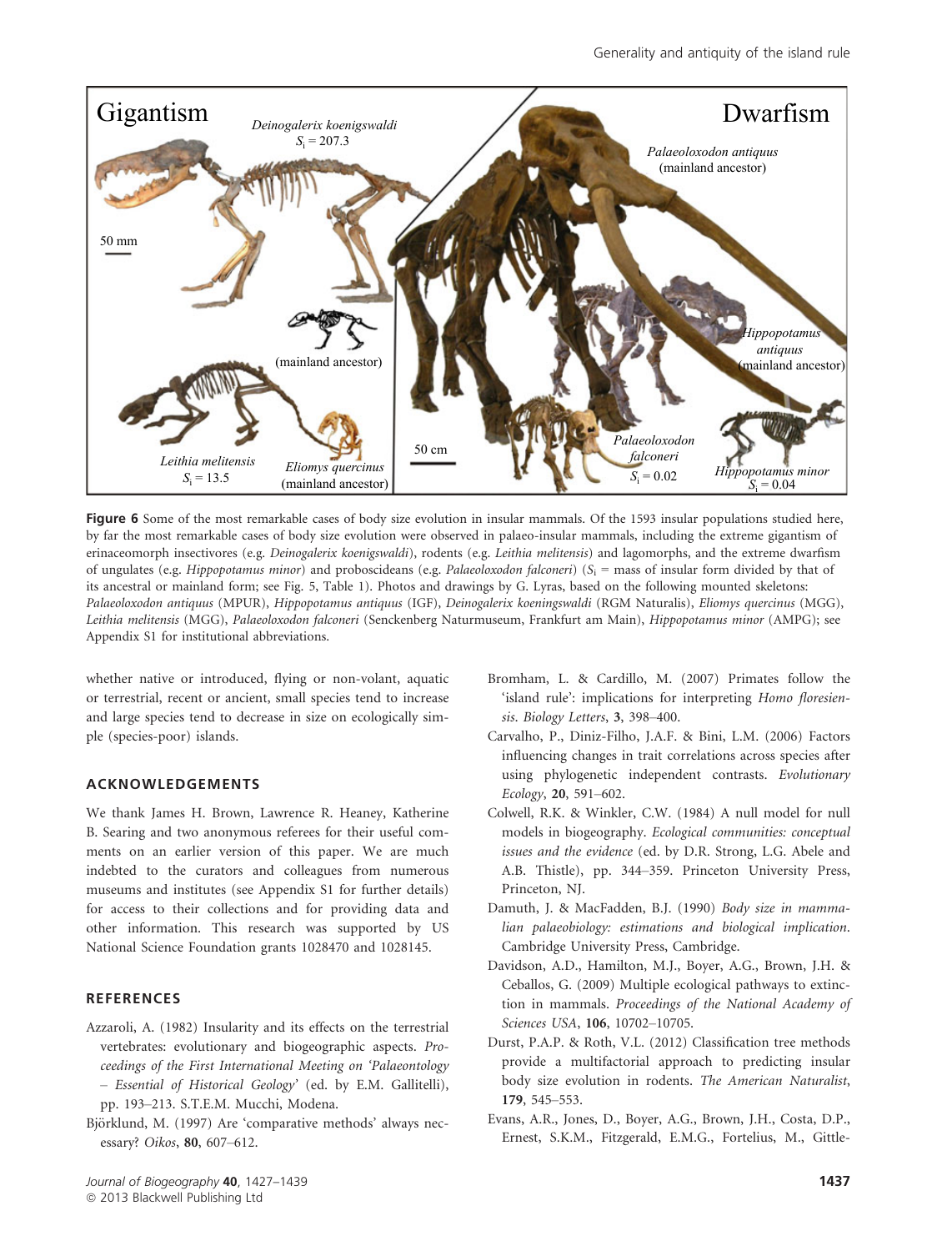man, J.L., Hamilton, M.J., Harding, L.E., Lintulaakso, K., Lyons, S.K., Okie, J.G., Saarinen, J.J., Sibly, R.M., Smith, F.A., Stephens, P.R., Theodor, J.M. & Uhen, M.D. (2012) The maximum rate of mammal evolution. Proceedings of the National Academy of Sciences USA, 109, 4187–4190.

- Fooden, J. & Albrecht, G.H. (1993) Latitudinal and insular variation of skull size in crab-eating macaques (Primates, Cercopithecidae: Macaca fascicularis). American Journal of Physical Anthropology, 92, 521–538.
- van der Geer, A.A., Lyras, G., de Vos, J. & Dermitzakis, M. (2010) Evolution of island mammals: adaptation and extinction of placental mammals on islands. Wiley-Blackwell, Oxford.
- Herridge, V. (2010) Dwarf elephants on Mediterranean islands: a natural experiment in parallel evolution. PhD Thesis, University College, London.
- Köhler, M. & Moyà-Solà, S. (2004) Reduction of brain and sense organs in the fossil insular bovid Myotragus. Brain Behavior and Evolution, 63, 125–140.
- Lister, A.M. (1989) Rapid dwarfing of red deer on Jersey in the Last Interglacial. Nature, 342, 539–542.
- Lister, A.M. (1996) Dwarfing in island elephants and deer: processes in relation to time of isolation. Symposia of the Zoological Society of London, 69, 277–292.
- Lomolino, M.V. (1984) Immigrant selection, predatory exclusion and the distributions of Microtus pennsylvanicus and Blarina brevicauda on islands. The American Naturalist, 123, 468–483.
- Lomolino, M.V. (1985) Body size of mammals on islands: the island rule re-examined. The American Naturalist, 125, 310–316.
- Lomolino, M.V. (2005) Body size evolution in insular vertebrates: generality of the island rule. Journal of Biogeography, 32, 1683–1699.
- Lomolino, M.V., Sax, D.F., Palombo, M.R. & van der Geer, A.A. (2012) Of mice and mammoths: evaluations of causal explanations for body size evolution in insular mammals. Journal of Biogeography, 39, 842–854.
- Losos, J.B. (2003) Uncertainty in the reconstruction of ancestral character states and limitations on the use of phylogenetic comparative methods. Animal Behavior, 58, 1319–1324.
- Losos, J.B. (2011) Seeing the forest for the trees: the limitations of phylogenies in comparative biology. The American Naturalist, 177, 709–727.
- Losos, J.B. & Ricklefs, R.E. (2009) Adaptation and diversification on islands. Nature, 457, 830–836.
- Malatesta, A. (1985) Meccanismi evolutivi in ambiente insulare. Bollettino della Società Palaeontologica Italiana, 24, 187–200.
- McClain, C.R., Boyer, A. & Rosenberg, G. (2006) The island rule and the evolution of body size in the deep sea. Journal of Biogeography, 33, 1578–1584.
- McNab, B.K. (2003) Standard energetics of phyllostomid bats: the inadequacies of phylogenetic-contrast analyses. Comparative and Biochemical Physiology (A) Molecular Integrative Physiology, 135, 357–368.
- Meiri, S., Dayan, T. & Simberloff, D. (2004a) Carnivores, biases and Bergmann's rule. Biological Journal of the Linnean Society, 81, 579–598.
- Meiri, S., Dayan, T. & Simberloff, D. (2004b) Body size of insular carnivores: little support for the island rule. The American Naturalist, 163, 469–479.
- Meiri, S., Cooper, N. & Purvis, A. (2008) The island rule: made to be broken? Proceedings of the Royal Society B: Biological Sciences, 275, 141–148.
- Melo, A.S., Rangel, T.F.L.V.B. & Diniz-Filho, J.A.F. (2009) Environmental drivers of beta diversity patterns in New World birds and mammals. Ecogeography, 32, 226–236.
- Millien, V. (2006) Morphological evolution is accelerated among island mammals. PLoS Biology, 4, e321.
- Millien, V. & Damuth, J. (2004) Climate change and size evolution in an island rodent species: new perspectives on the island rule. Evolution, 58, 1353–1360.
- Olden, J.D., Lawler, J.J. & Poff, N.L. (2008) Machine learning methods without tears: a primer for ecologists. Quarterly Review of Biology, 83, 171–193.
- Palkovacs, E.P. (2003) Explaining adaptive shifts in body size on islands: a life history approach. Oikos, 103, 37– 44.
- Palombo, M.R. (2004) Dwarfing in insular mammals: the endemic elephants of Mediterranean islands. Homenaje a emiliano aguirre. Zona Archeologica 4 (2, Palaeontologia) (ed. by E. Baquedano and S. Rubio), pp. 354–371. Museo Arqueológico Regional, Madrid.
- Palombo, M.R. (2007) How can endemic proboscideans help us understand the "island rule"? A case study of Mediterranean islands. Quaternary International, 169, 105–124.
- Palombo, M.R. (2009) Body size structure of the Pleistocene mammalian communities from Mediterranean islands. Integrative Zoology, 4, 341–356.
- Pergams, O.R.W. & Ashley, M.V. (1999) Rapid morphological change in island deer mice. Evolution, 53, 1573–1581.
- Pergams, O.R.W. & Ashley, M.V. (2001) Microevolution in island rodents. Genetica, 112, 245–256.
- Price, S.A., Hopkins, S.S.B., Smith, K.K. & Roth, V.L. (2012) Tempo of trophic evolution and its impact on mammalian diversification. Proceedings of the National Academy of Sciences USA, 109, 7008–7012.
- Raia, P. & Meiri, S. (2006) The island rule in large mammals: palaeontology meets ecology. Evolution, 60, 1731–1742.
- Raia, P., Barbera, C. & Conte, M. (2003) The fast life of a dwarfed giant. Evolutionary Ecology, 17, 293–312.
- Revell, L.J. (2010) Phylogenetic signal and linear regression on species data. Methods in Ecology and Evolution, 1, 319–329.
- Ricklefs, R.E. & Starck, J.M. (1996) Applications of phylogenetically independent contrasts: a mixed progress report. Oikos, 77, 167–172.
- Roth, V.L. (1992) Quantitative variation in elephant dentitions: implications for the delimitation of fossil species. Palaeobiology, 18, 184–202.